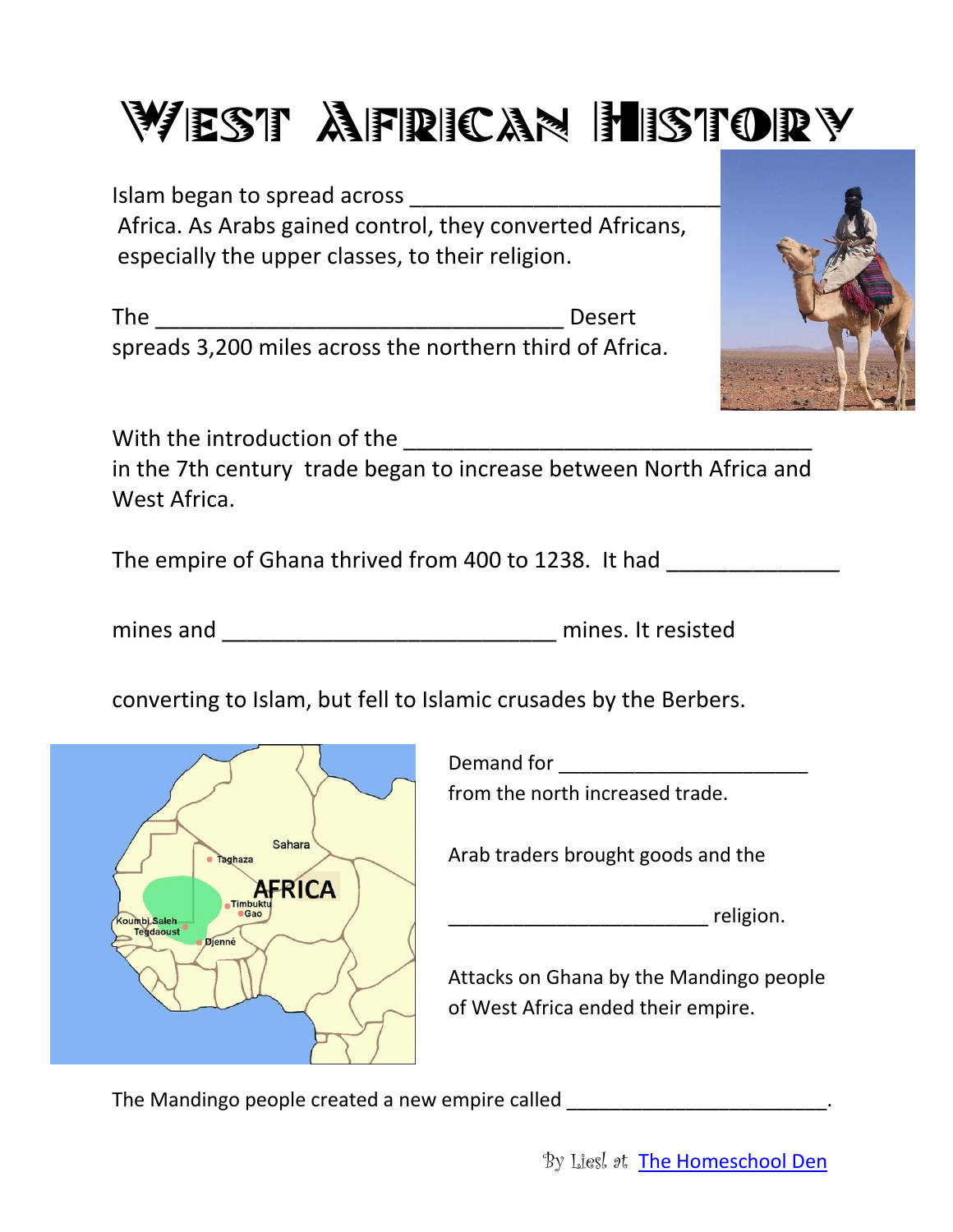# **Mali Empire**

Sundiata was a prince who spent much of his childhood in  $\blacksquare$ Sundiata won back his throne in 1230. He expanded the kingdom's land and strengthened the country. He ruled for 25 years until 1255.



It is said that Mansa Musa's predecessor (perhaps his brother) sent a fleet of \_\_\_\_\_\_\_\_\_\_\_\_\_ ships across the Atlantic Ocean to find out what was on the other side. The King of Mali never returned. This was 180 years before Christopher \_\_\_\_\_\_\_\_\_\_\_\_\_\_\_\_\_\_\_\_\_\_\_\_\_\_\_\_\_\_\_!!

Mansa Musa was said to have been Sundiata's grandson. He took the throne in 1312. He was a devout Muslim. He was able to unite many cultures, villages and tribes. The size of the empire doubled.

Mali prospered due to the trade of \_\_\_\_\_\_\_\_\_\_\_\_\_\_\_\_\_\_\_\_\_,  $and$ 

GOLD: The tribal people of Mali who controlled gold sources were very \_\_\_\_\_\_\_\_\_\_\_\_\_\_\_\_\_\_\_\_\_\_ about their locations. If any king of Mali tried to dictate terms to them, they would stop or slow production.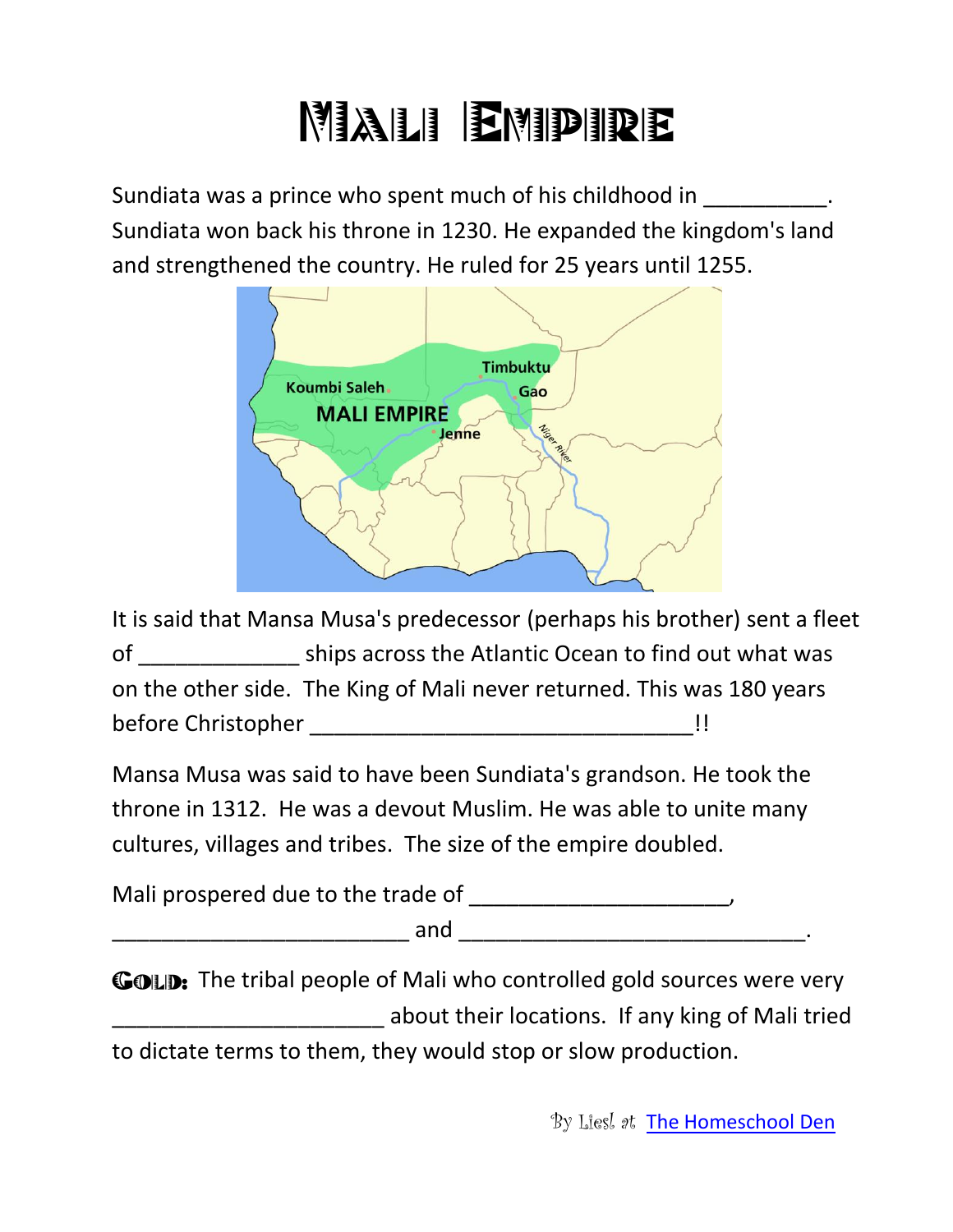SALT: During Mansa Musa's time major salt mines were in a district called Taghanza. Many \_\_\_\_\_\_\_\_\_\_\_\_\_\_\_\_\_\_\_\_\_\_\_\_\_\_\_\_\_\_\_\_worked in the mines. Their houses and even their mosque was made of

\_\_\_\_\_\_\_\_\_\_\_\_\_\_\_\_.

\_\_\_\_\_\_\_\_\_\_\_\_\_\_\_\_\_\_\_\_\_.

SCHOLARSHIP: Scholarship was also important in Mali. The city of \_\_\_\_\_\_\_\_\_\_\_\_\_\_\_\_\_\_\_\_\_\_\_\_\_\_\_ had some of the world's first universities. It was a renowned center of learning, with three universities and at least 150 schools with free tuition to promising students.

PILGRIMAGE: One of the \_\_\_\_\_\_\_\_\_\_\_\_\_\_\_\_\_ Pillars of Islam has each Muslim make a pilgrimage to example the state of the state of the state of the state of the state of the state of the state of the state of the state of the state of the state of the state of the state of the state of the Mansa Musa chose to make this pilgrimage in 1324. He traveled with hundreds of servants dressed in fine clothes and carrying staffs made of

Along the way, Mansa Musa gave gold to \_\_\_\_\_\_\_\_\_\_\_\_\_\_\_\_\_\_\_\_\_\_\_ people. It is said he also paid to have a \_\_\_\_\_\_\_\_\_\_\_\_\_\_\_\_\_\_\_\_\_\_\_\_\_ built wherever he stopped on Friday.

He gave away so much gold that the price of gold dropped!



**Above:** This is from the 1375 Catalan Atlas of the Known World. It shows Mansa Musa holding a gold nugget and wearing a European-style crown.

By Liesl at [The Homeschool Den](http://www.parents.com/blogs/homeschool-den/)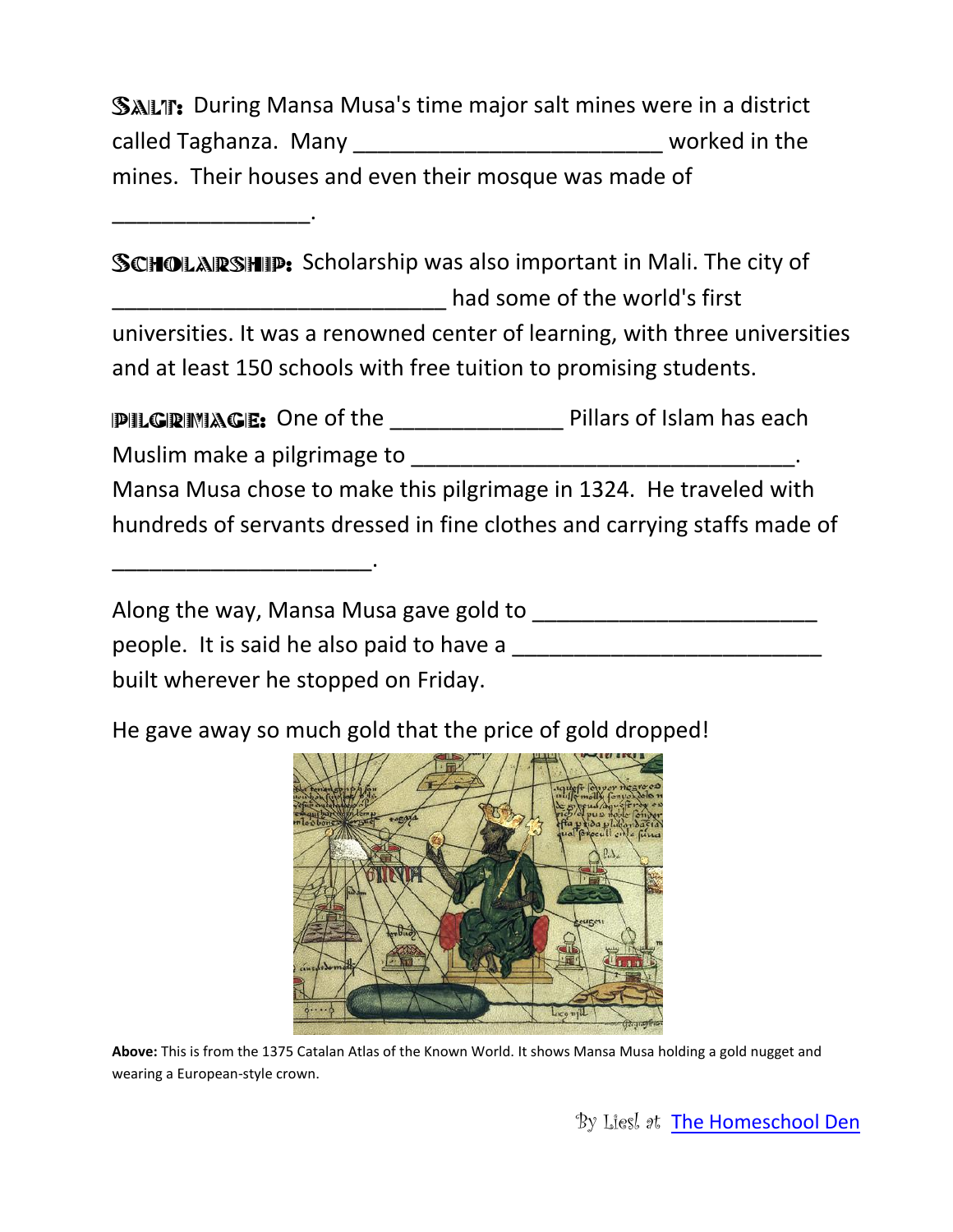#### Timeline of West African **HISTORY**









By Liesl at [The Homeschool Den](http://www.parents.com/blogs/homeschool-den/)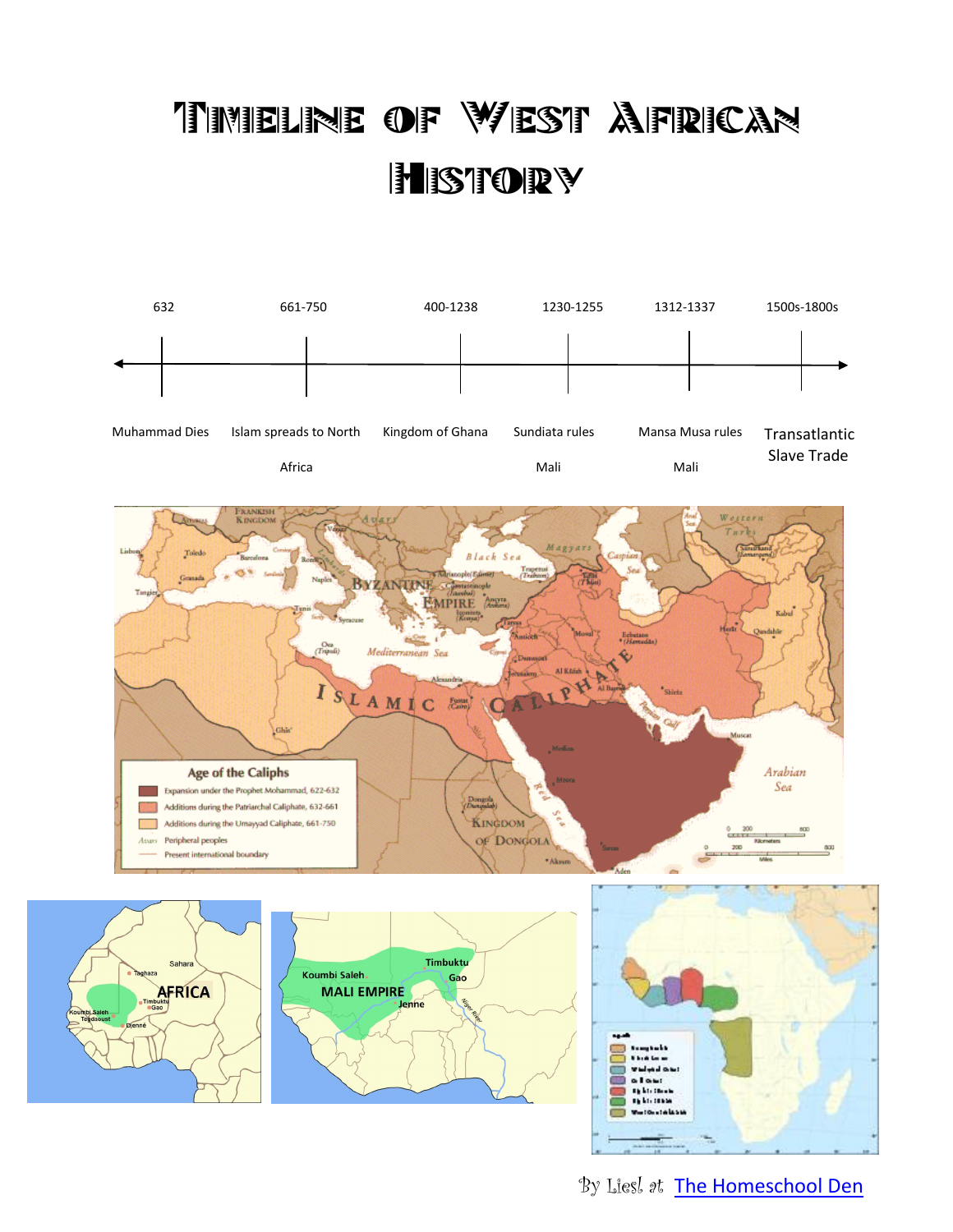# TRANSATLANTIC SLAVE **TRADE 1500S-1800S**

| F10. IV.<br>× | FIG. V. >                                 |  |
|---------------|-------------------------------------------|--|
|               |                                           |  |
|               |                                           |  |
|               | <b>BARBARA ARTICLES</b>                   |  |
|               |                                           |  |
|               | ₽<br>۰                                    |  |
|               |                                           |  |
|               | day and further also to put an anti-<br>o |  |
|               |                                           |  |
|               |                                           |  |
|               |                                           |  |
|               |                                           |  |
|               |                                           |  |

| Slaves were sold by Africans to<br>traders. |     |               |  |  |
|---------------------------------------------|-----|---------------|--|--|
| They were transported to _                  | and |               |  |  |
| America.                                    |     |               |  |  |
| There were often<br>ship.                   | to  | slaves on one |  |  |

By Liesl at [The Homeschool Den](http://www.parents.com/blogs/homeschool-den/)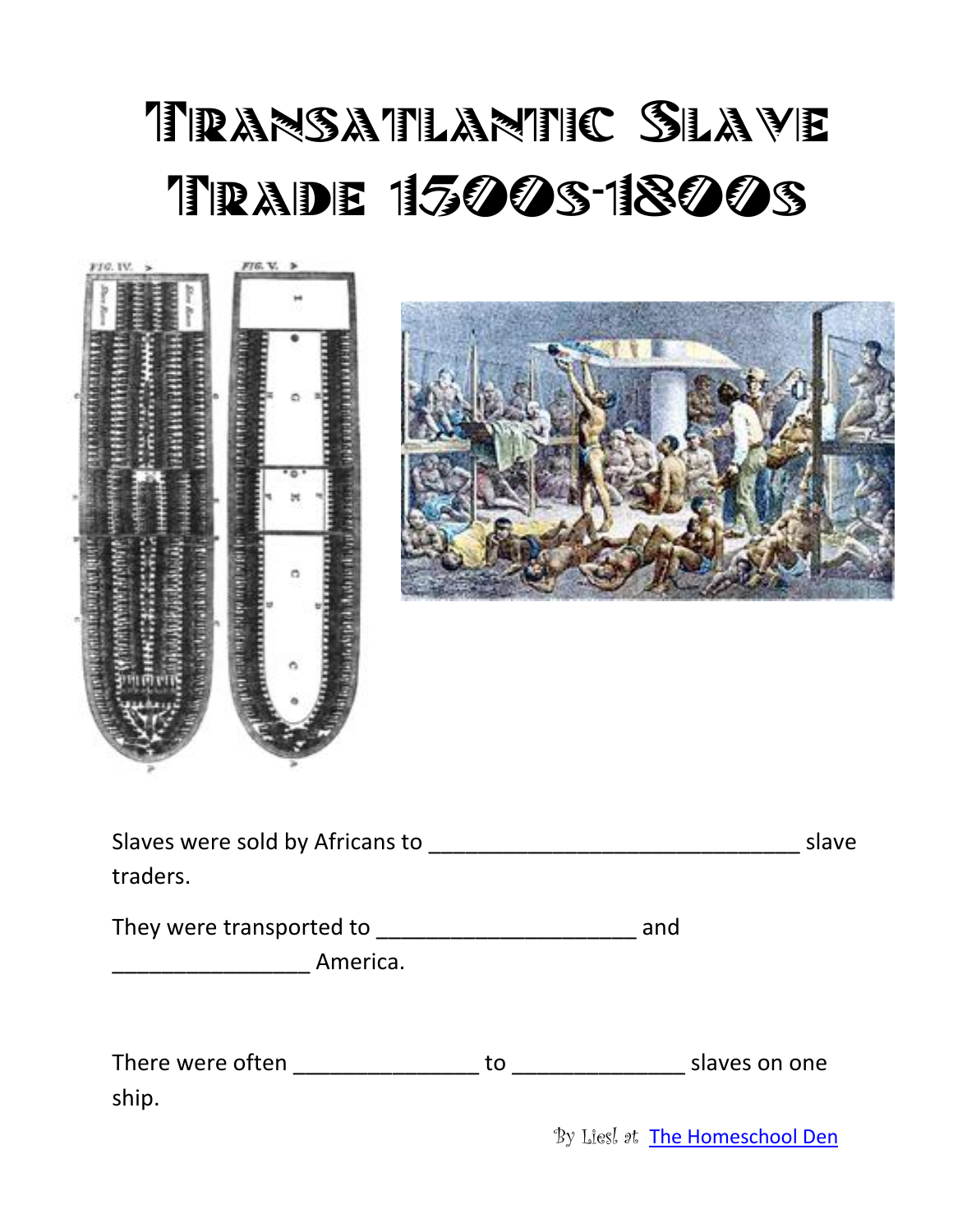#### **ANSWERS**

Islam began to spread across \_\_\_\_\_ North \_\_\_\_\_ Africa as Arabs gained control and converted Africans, especially the upper classes to their religion.

The Sahara Desert spreads 3,200 miles across the northern third of Africa.

With the introduction of the camel in the 7th century trade began to increase between North Africa and West Africa.

The empire of Ghana thrived from 400 to 1238. It had gold mines and \_\_salt \_\_ mines. It resisted converting to Islam, but fell to Islamic crusades by the Berbers.

Demand for gold from the north increased trade.

Arab traders brought goods and the Muslim religion.

Attacks on Ghana by the Mandingo people of West Africa ended their empire.

The Mandingo people created a new empire called Mali\_\_\_.

#### MALI

Sundiata was a prince who spent much of his childhood in exile  $\blacksquare$ . Sundiata won back his throne in 1230. He expanded the kingdom's land and strengthened the country. He ruled for 25 years until 1255.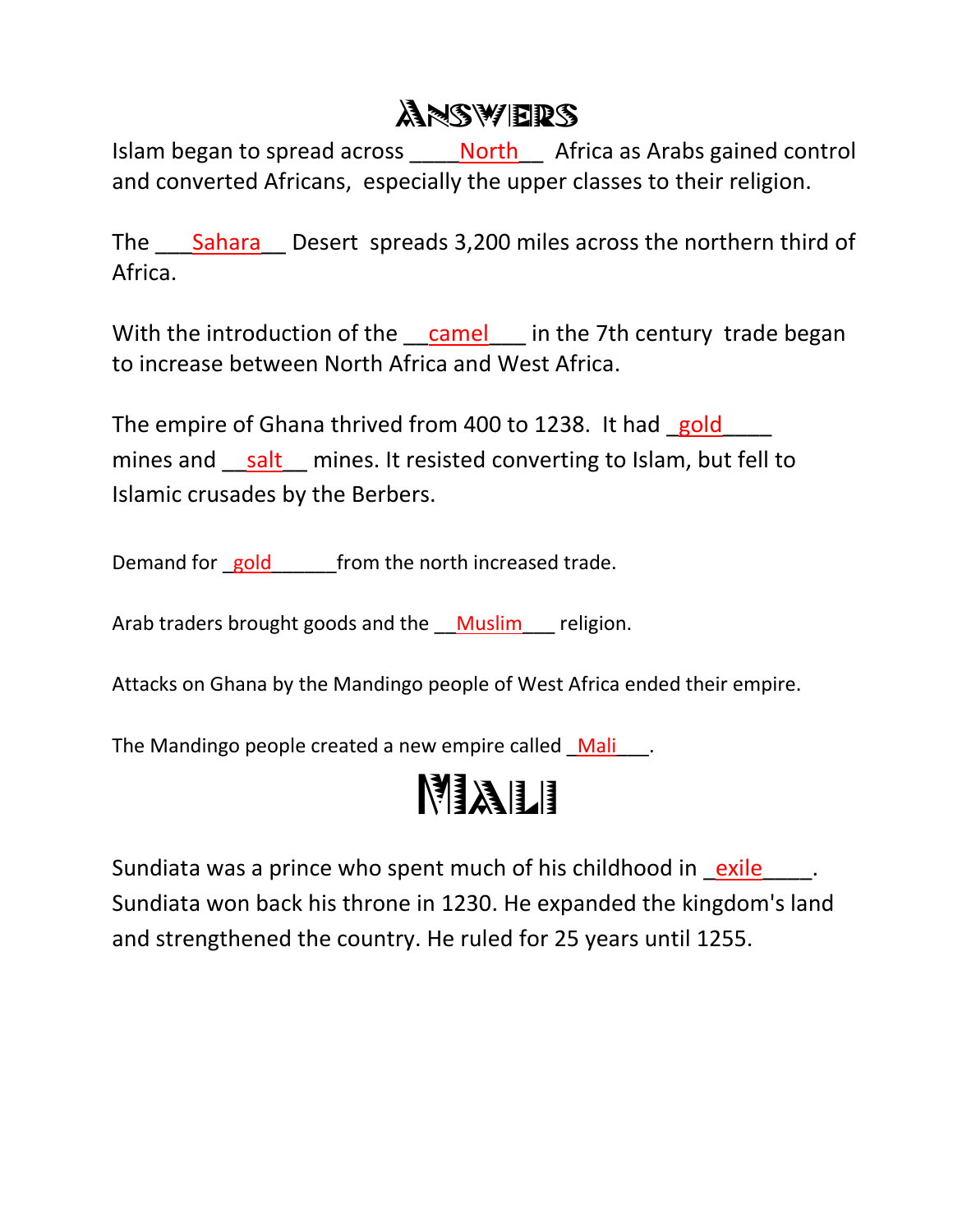It is said that Mansa Musa's predecessor (perhaps his brother) sent a fleet of 2,000 ships across the Atlantic Ocean to find out what was on the other side. The King of Mali never returned. This was 180 years before Christopher **Columbus** !!

Mansa Musa was said to have been Sundiata's grandson. He took the throne in 1312. He was a devout Muslim. He was able to unite many cultures, villages and tribes. The size of the empire doubled.

Mali prospered due to the trade of gold , salt and slaves .

GOLD: The tribal people of Mali who controlled gold sources were very secretive about their locations. If any king of Mali tried to dictate terms to them, they would stop or slow production.

SALT: During Mansa Musa's time major salt mines were in a district called Taghanza. Many slaves worked in the mines. Their houses and even their mosque was made of salt.

SCHOLARSHIP: Scholarship was also important in Mali. The city of \_Timbuktu\_\_ had some of the world's first universities. It was a renowned center of learning, with three universities and at least 150 schools with free tuition to promising students.

**PILGRIMAGE:** One of the Five Pillars of Islam has each Muslim make a pilgrimage to Mecca . Mansa Musa chose to make this pilgrimage in 1324. He traveled with hundreds of servants dressed in fine clothes and carrying staffs made of gold.

Along the way, Mansa Musa gave gold to \_\_poor \_\_people. It is said he also paid to have a mosque built wherever he stopped on Friday.

He gave away so much gold that the price of gold dropped!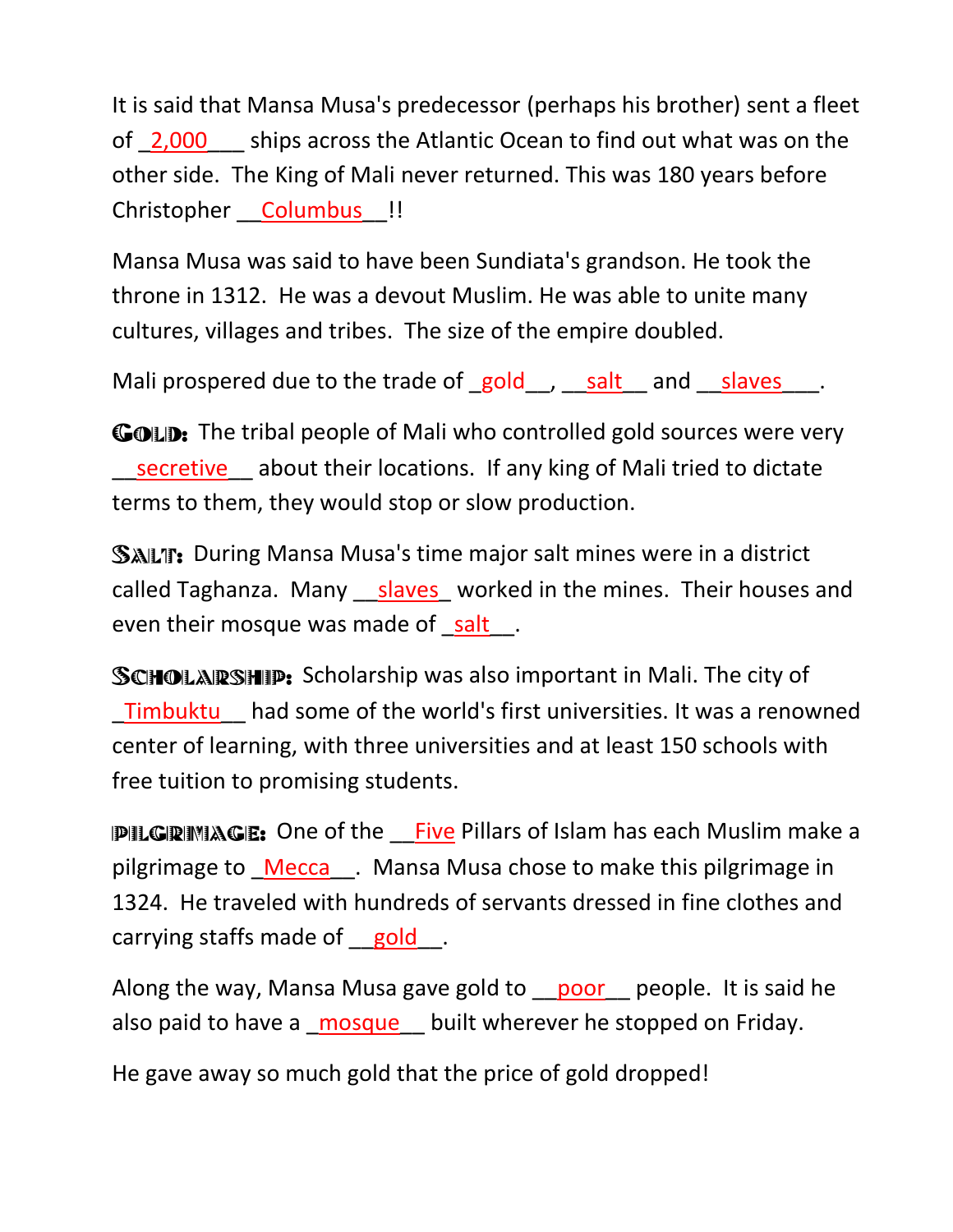Slaves were sold by Africans to **European** slave traders. They were transported to **South** and **North** America. There were often  $\frac{350}{100}$  to  $\frac{600}{100}$  slaves on one ship.